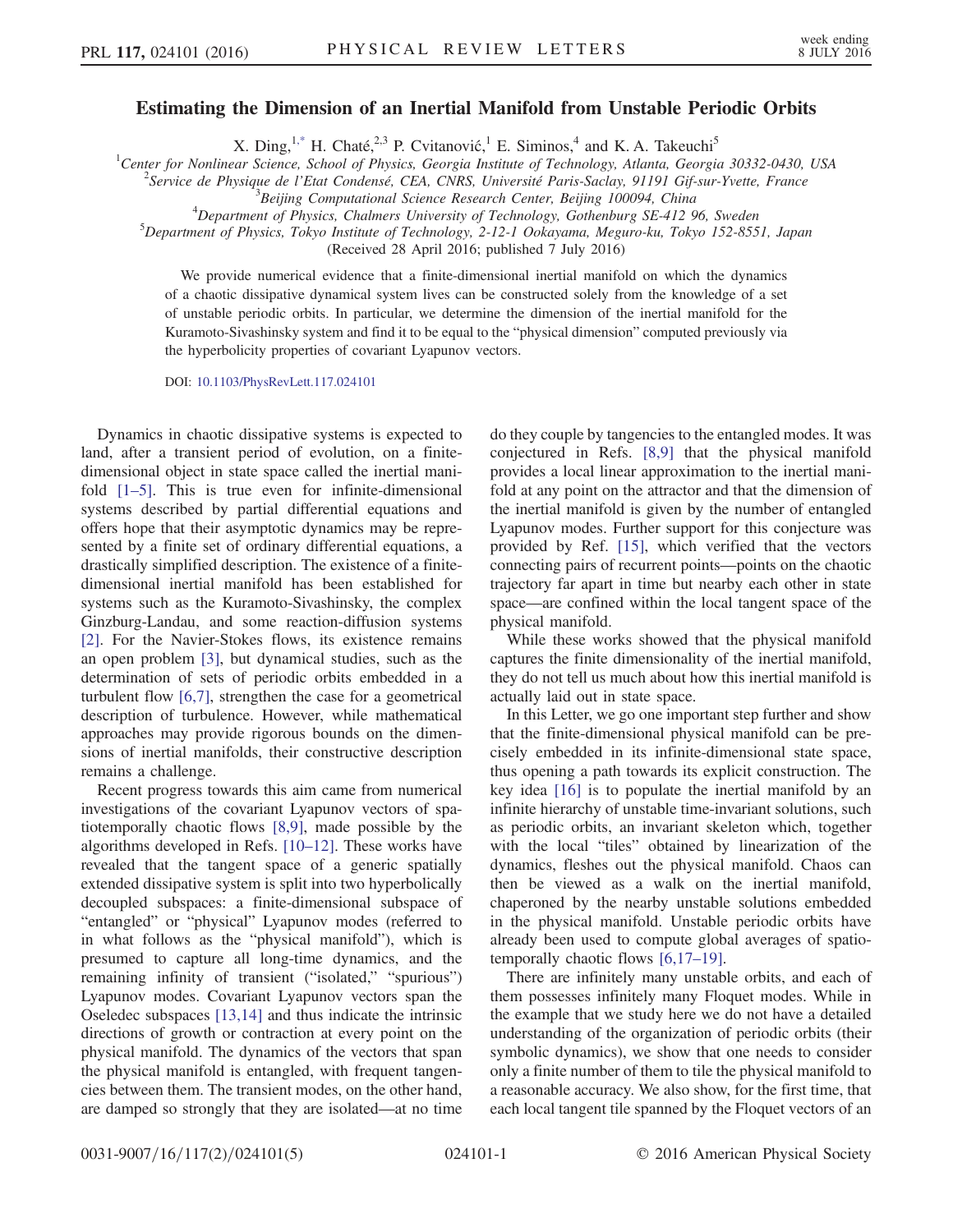unstable periodic orbit splits into a set of entangled Floquet modes and the remaining set of transient modes. Furthermore, we verify numerically that the entangled Floquet manifold coincides locally with the physical manifold determined by the covariant Lyapunov vector approach.

<span id="page-1-0"></span>Throughout this Letter, we focus on the one-dimensional Kuramoto-Sivashinsky equation [\[20,21\]](#page-4-10), chosen here as a prototypical dissipative partial differential equation that exhibits spatiotemporal chaos [\[22,23\]](#page-4-11):

$$
u_t + u_x u + u_{xx} + u_{xxxx} = 0, \qquad x \in [0, L], \qquad (1)
$$

with a real-valued "velocity" field  $u(x, t)$  and the periodic boundary condition  $u(x, t) = u(x + L, t)$ . Following Ref. [\[19\]](#page-4-12), we fix the size at  $L = 22$ , which is small enough so that unstable orbits are still relatively easy to determine numerically and large enough for the Kuramoto-Sivashinsky equation to exhibit essential features of spatiotemporal chaos [\[24\]](#page-4-13). Dynamical evolution traces out a trajectory in the ∞-dimensional state space,  $\mathbf{x}(t) =$  $f'(x(0))$ , with  $x(t) \equiv u(x, t)$ , where the time-forward map  $f^t$  is obtained by integrating  $\dot{\mathbf{x}} = \mathbf{v}(\mathbf{x})$  up to time t. The linear stability of the trajectory is described by the Jacobian matrix  $J'(x(0)) = \frac{\partial x(t)}{\partial x(0)}$ , obtained by integrating  $\dot{J} = AJ$ , where A is the stability matrix  $A(\mathbf{x}) = \partial \mathbf{v}(\mathbf{x})/\partial \mathbf{x}$ . We integrate the system [\(1\)](#page-1-0) numeri- $\sum_{k=-\infty}^{+\infty} a_k(t) e^{iq_k x}$ ,  $q_k = 2\pi k/L$  to a finite number of cally, by a pseudospectral truncation [\[25,26\]](#page-4-14) of  $u(x, t) =$ Fourier modes. For the numerical accuracy required here, we found 31 Fourier modes (62-dimensional state space) sufficient. The system is invariant under the Galilean transformations  $u(x,t) \rightarrow u(x-ct,t)+c$ , reflection  $u(x, t) \rightarrow -u(-x, t) \equiv \sigma u(x, t)$ , and spatial translations  $u(x, t) \rightarrow u(x + \ell, t) \equiv g(\theta)u(x, t)$ , where  $\theta = 2\pi\ell/L$ . The Galilean symmetry is reduced by setting the mean velocity  $\int dx u(x, t)$ , a conserved quantity, to zero. Because of the  $O(2)$  equivariance of Eq. [\(1\)](#page-1-0), this system can have two types of relative recurrent orbits (referred to collectively as "orbits" in what follows): preperiodic orbits  $u(x, 0) = \sigma u(x, T_p)$  and relative periodic orbits  $u(x, 0) = g(\theta_p)u(x, T_p)$ , where  $g(\theta_p)$  is the spatial translation by distance  $\ell_p = L\theta_p/2\pi$ . All orbits used here are found by a multiple shooting method together with the Levenberg-Marquardt algorithm (see Ref. [\[19\]](#page-4-12) for details). In our analysis, we use 200 preperiodic orbits  $\overline{ppo}_{T_n}$  and 200 relative periodic orbits  $\overline{rpo}_{T_p}$ , labeled by their periods  $T_p$ . These are the shortest period orbits taken from the set of over 60 000 determined in Ref. [\[19\]](#page-4-12) by near-recurrence searches. The method preferentially finds orbits embedded in the long-time attracting set but offers no guarantee that all orbits up to a given period have been found. Floquet multipliers  $\Lambda_i$  and vectors  $e_i(\mathbf{x})$  are the eigenvalues and eigenvectors of Jacobian matrix  $J_p = \sigma J^{T_p}$  or

<span id="page-1-1"></span>

FIG. 1. (a) Floquet exponents for  $\overline{ppo}_{10.25}$  (circles),  $\overline{ppo}_{16.31}$ (squares), and Lyapunov exponents of a chaotic trajectory (crosses). The inset shows a close-up of the eight leading exponents.  $\overline{ppo}_{10.25}$  and  $\overline{ppo}_{16.31}$  have, respectively, two and one positive Floquet exponents:  $\lambda_{1,2} = 0.033$  and  $\lambda_1 = 0.328$ . Only one Lyapunov exponent is positive:  $\lambda_1 = 0.048$ . The number of vanishing exponents is always two. The fourth Lyapunov exponent is small but strictly negative:  $\lambda_4 = -0.003$ . (b) Time series of local Floquet exponents  $\lambda_j(\mathbf{x}(t))$  for  $\overline{ppo}_{10.25}$ . (c) Close-up of (b) showing the eight leading exponents. Dashed lines indicate degenerate exponent pairs corresponding to complex Floquet multipliers.

 $J_p = g(\theta_p)J^{T_p}$  for preperiodic or relative periodic orbits, respectively. The Floquet exponents  $\lambda_j$  (if complex, we shall consider only their real parts, with multiplicity 2) are related to multipliers by  $\lambda_j = \ln |\Lambda_j|/T_p$ . A high-accuracy computation of all Floquet exponents and vectors for this finite-dimensional state space (the key to all numerics presented here) has been made possible by the algorithm recently developed in Ref. [\[27\].](#page-4-15) For an orbit,  $(\lambda_i, e_i)$ denotes the jth Floquet (exponent or vector); for a chaotic trajectory, it denotes the jth Lyapunov (exponent or vector).

Figure [1\(a\)](#page-1-1) shows the Floquet exponent spectra for the two shortest orbits,  $\overline{ppo}_{10.25}$  and  $\overline{ppo}_{16.31}$ , overlaid on the Lyapunov exponents computed from a chaotic trajectory. The basic structure of this spectrum is shared by all 400 orbits used in our study [\[28\].](#page-4-16) For chaotic trajectories, hyperbolicity between an arbitrary pair of Lyapunov modes can be characterized by a property called the domination of Oseledec splitting (DOS) [\[29,30\]](#page-4-17). Consider a set of finitetime Lyapunov exponents

$$
\lambda_j^{\tau}(\mathbf{x}) \equiv \frac{1}{\tau} \ln \|J^{\tau}(\mathbf{x}) e_j(\mathbf{x})\|,\tag{2}
$$

<span id="page-1-2"></span>with  $L^2$  normalization  $||e_i(\mathbf{x})|| = 1$ . A pair of modes  $j < \ell$ is said to fulfill "DOS strict ordering" if  $\lambda_j^{\tau}(\mathbf{x}) > \lambda_{\ell}^{\tau}(\mathbf{x})$ along the entire chaotic trajectory, for  $\tau$  larger than some lower bound  $\tau_0$ . Then this pair is guaranteed not to have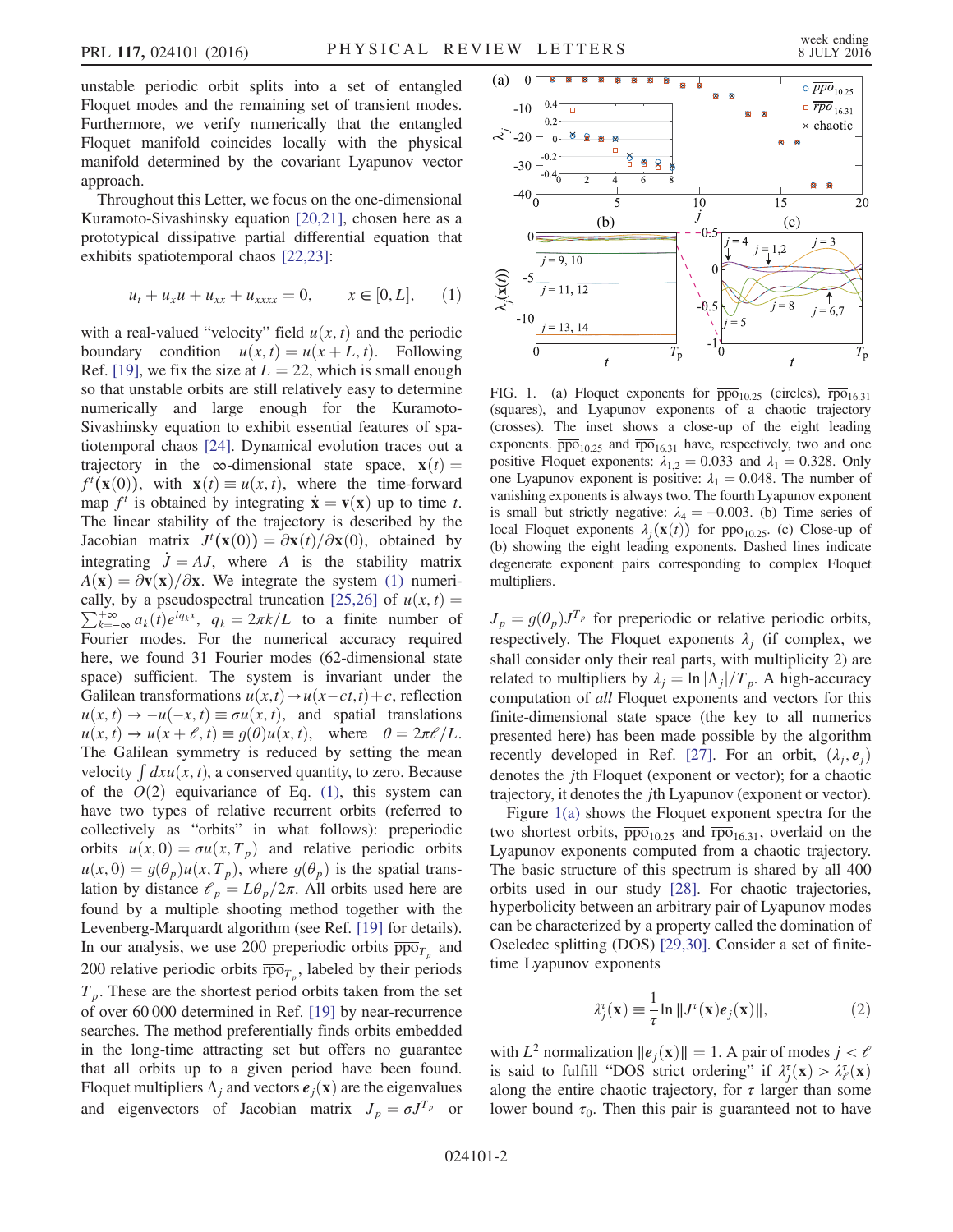tangencies [\[29,30\]](#page-4-17). For chaotic trajectories, DOS turned out to be a useful tool to distinguish entangled modes from hyperbolically decoupled transient modes [\[8,9\]](#page-4-5). Periodic orbits are by definition the infinite-time orbits ( $\tau$  can be any repeat of  $T_p$ ), so generically all nondegenerate pairs of modes fulfill DOS. Instead, we find it useful to define, by analogy to the "local Lyapunov exponent" [\[31\],](#page-4-18) the "local Floquet exponent" as the action of the strain rate tensor [\[32\]](#page-4-19)  $2D(\mathbf{x}) = A(\mathbf{x})^\top + A(\mathbf{x})$  (where A is the stability matrix) on the normalized jth Floquet eigenvector:

$$
\lambda_j(\mathbf{x}) = e_j(\mathbf{x})^\top D(\mathbf{x}) e_j(\mathbf{x}) = \lim_{\tau \to 0} \lambda_j^{\tau}(\mathbf{x}). \tag{3}
$$

We find that time series of local Floquet exponents  $\lambda_i(\mathbf{x}(t))$ indicate a decoupling of the leading "entangled" modes from the rest of the strictly ordered, strongly negative exponents [Figs.  $1(b)$  and  $1(c)$ ]. Perhaps surprisingly, for every one of the 400 orbits we analyzed, the number of entangled Floquet modes was always eight, equal to the previously reported number of the entangled Lyapunov modes for this system [\[15,28\].](#page-4-8) This leads to our first surmise: (i) Each individual orbit embedded in the attracting set carries enough information to determine the dimension of the physical manifold.

For an infinite-time chaotic trajectory, hyperbolicity can be assessed by measuring the distribution of minimal principal angles [\[33,34\]](#page-4-20) between any pair of subspaces spanned by Lyapunov vectors [8–[10\]](#page-4-5). Numerical work indicates that, as the entangled and transient modes are hyperbolically decoupled, the distribution of the angles between these subspaces is bounded away from zero and that observation yields a sharp entangled-transient threshold. This strategy cannot be used for individual orbits, as each one is of a finite period, and the minimal principal angle reached by a pair of Floquet subspaces remains strictly positive. Instead, we measure the angle distribution for a collection of orbits and find that the entangledtransient threshold is as sharp as for a long chaotic trajectory: Fig. [2](#page-2-0) shows the principal angle distribution between two subspaces  $S_n$  and  $S_n$ , with  $S_n$  spanned by the leading *n* Floquet vectors and  $\vec{S}_n$  by the rest. As in the Lyapunov analysis of long chaotic trajectories [\[8\]](#page-4-5), the distributions for small  $n$  indicate strictly positive density as  $\phi \rightarrow 0$ . In contrast, the distribution is strictly bounded away from zero angles for  $n \geq 8$ , the number determined above by the local Floquet exponent analysis. This leads to our second surmise: (ii) The distribution of principal angles for collections of periodic orbits enables us to identify a finite set of entangled Floquet modes, the analog of the chaotic trajectories' entangled covariant Lyapunov vector modes.

It is known, at least for low-dimensional chaotic systems, that a dense set of periodic orbits constitutes the skeleton of a strange attractor [\[16\]](#page-4-9). Chaotic trajectories meander around these orbits, approaching them along their stable manifolds and leaving them along their unstable manifolds.

<span id="page-2-0"></span>

FIG. 2. A histogram of the principal angles  $\phi$  between  $S_n$ (the subspace spanned by the *n* leading Floquet vectors) and  $\bar{S}_n$ (the subspace spanned by the remaining  $d - n$  Floquet vectors), accumulated over the 400 orbits used in our analysis. (Top panel) For  $n = 1, 2, ..., 7$  (S<sub>n</sub> within the entangled manifold), the angles can be arbitrarily small. (Bottom panel) For  $n = 8, 10, 12, \ldots, 28$ (in the order of the arrow), for which all entangled modes are contained in  $S_n$ , the angles are bounded away from unity.

If trajectories are indeed confined to a finite-dimensional physical manifold, such shadowing events should take place within the subspace of entangled Floquet modes of the shadowed orbit. To analyze such shadowing, we need to measure the distances between the chaotic trajectories and the invariant orbits. We use symmetry reduction, i.e., replacement of a group orbit of states identical up to a symmetry transformation by a single state. Since the translation  $u(x, t) \rightarrow u(x + \ell, t)$  on a periodic domain implies a rotation  $a_k(t) \rightarrow e^{iq_k t} a_k(t)$  in Fourier space, we choose to send both trajectories and orbits to the hyperplane Im $(a_1) = 0$ , Re $(a_1) > 0$ , called the first Fourier-mode slice [\[35\]](#page-4-21), and measure distances therein. This transformation reads

$$
\hat{u}(x,t) = g(-\theta(t))u(x,t)
$$
\n(4)

<span id="page-2-1"></span>with  $\theta(t) = \arg a_1(t)$ . In the slice, both relative periodic orbits and preperiodic orbits are reduced to periodic orbits. From Eq. [\(4\)](#page-2-1), one easily finds how infinitesimal perturbations  $\delta u(x, t)$  are transformed [\[36\].](#page-4-22) This allows us to define the symmetry-reduced tangent space, with the in-slice perturbations  $\delta \hat{u}(x, t)$ , Jacobian matrix  $\hat{J}^{t}(\hat{a})$ , Floquet matrix  $\hat{J}_p(\hat{a})$ , and Floquet vectors  $\hat{e}_j(\hat{a})$ . The dimension of the slice subspace is one less than the full state space: The slice eliminates the marginal translational direction, while the remaining Floquet multipliers  $\Lambda_i$  are unchanged. Therefore, for the system studied here, there are only seven entangled modes, with one marginal mode (time invariance) in the in-slice description, instead of eight and two, respectively, in the full state space description. A shadowing of an orbit  $u_p(x, t')$  by a nearby chaotic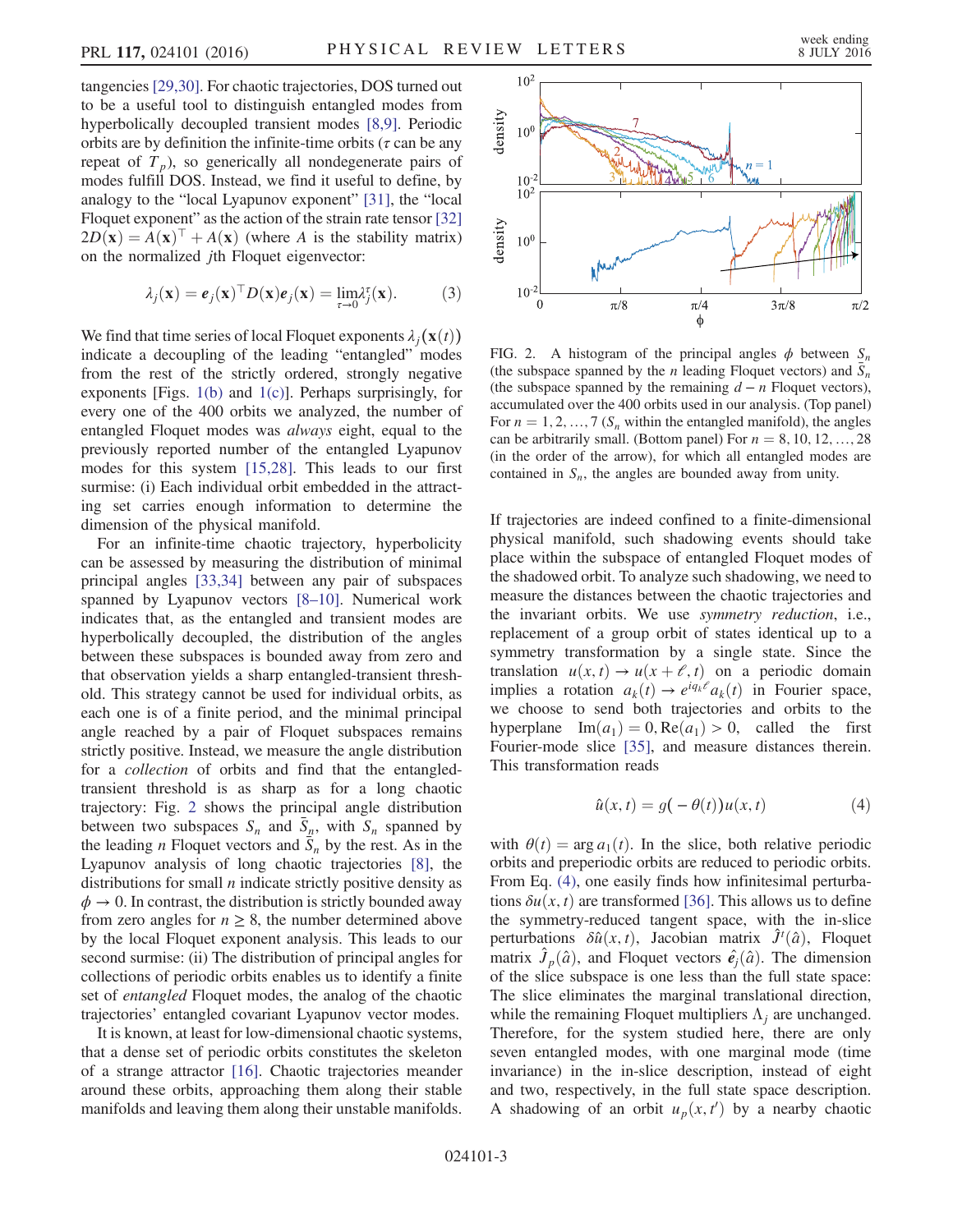$0.8$ 

trajectory  $u(x, t)$  is then characterized by the in-slice separation vector

$$
\Delta \hat{u}(x,t) \equiv \hat{u}(x,t) - \hat{u}_p(x,t_p), \tag{5}
$$

where  $t_p$  is chosen to minimize the in-slice distance  $||\Delta \hat{u}||$ .

Now we test whether the  $\Delta \hat{u}(x, t)$  is confined to the tangent space spanned by the entangled in-slice Floquet vectors. To evaluate this confinement, one needs to take into account the nonlinearity of the stable and unstable manifolds for a finite amplitude of  $\Delta \hat{u}(x, t)$ . We decompose the separation vector as

$$
\Delta \hat{u}(x,t) = \hat{v}_n(x,t) + \hat{w}_n(x,t), \tag{6}
$$

where  $\hat{v}_n(x, t)$  is a vector in the subspace  $\hat{S}_n$  spanned by the leading *n* in-slice Floquet vectors and  $\hat{w}_n(x, t)$  is in the orthogonal complement of  $\hat{S}_n$ . If *n* is large enough so that  $S_n$  contains the local approximation of the inertial manifold, we expect  $\|\hat{w}_n\| \sim \|\hat{v}_n\|^2 \sim \|\Delta \hat{u}\|^2$  because of the smoothness of the inertial manifold; otherwise,  $\|\hat{w}_n\|$  does not vanish as  $\|\Delta \hat{u}\| \to 0$ . In terms of the angle  $\varphi_n$  between  $\hat{S}_n$  and  $\Delta \hat{u}$ ,  $\sin \varphi_n \sim ||\hat{w}_n||/||\hat{v}_n|| \sim ||\Delta \hat{u}||$  for *n* above the threshold, while  $\sin \varphi_n$  remains nonvanishing otherwise.

Following this strategy, we collected segments of a long chaotic trajectory during which it stayed sufficiently close to a specific orbit for at least one period of the orbit. Figure [3\(a\)](#page-3-0) illustrates such a shadowing event for  $\overline{ppo}_{33,39}$ . A parametric plot of  $\sin \varphi_n(t)$  vs  $\|\Delta \hat{u}(x, t)\|$  during this event is shown in Fig. [3\(b\)](#page-3-0) for  $n = 6, 7, 8$  (blue circles, red squares, and orange triangles, respectively). We can already speculate from such a single shadowing event that  $\sin \varphi_n$ does not necessarily decrease with  $\|\Delta \hat{u}\|$  for  $n < 7$ , while it decreases linearly with  $\|\Delta \hat{u}\|$  for  $n \geq 7$ . This threshold is clearly identified by accumulating data for all the recorded shadowing events with  $\overline{ppo}_{33.39}$  [Fig. [3\(c\)](#page-3-0)]:  $\sin \varphi_n$  is confined below a line that depends linearly on  $\|\Delta \hat{u}\|$  if and only if  $n \ge 7$ . Similarly, there is a clear separation in the average of sin  $\varphi_n$  taken within each bin of the abscissa [Fig. [3\(d\)\]](#page-3-0). This indicates that for  $n < 7$  (empty symbols) typical shadowing events manifest a significant deviation of  $\Delta \hat{u}$  from the subspace  $\hat{S}_n$ , whereas for  $n \ge 7$  (solid symbols)  $\Delta \hat{u}$  is always confined to  $\hat{S}_n$ . We therefore conclude that shadowing events are confined to the subspace spanned by the leading seven in-slice Floquet vectors, or equivalently, by all eight entangled Floquet vectors in the full state space. The same conclusion was drawn for  $\overline{rpo}_{34.64}$  [Figs. [3\(e\)](#page-3-0) and [3\(f\)](#page-3-0)] and five other orbits (not shown). We also verified that, when a chaotic trajectory approaches an orbit, the subspace spanned by all entangled Floquet modes of the orbit coincides with that spanned by all entangled Lyapunov modes of the chaotic trajectory. This implies our third surmise: (iii) The entangled Floquet manifold coincides locally with the entangled Lyapunov manifold, with either capturing the local structure of the inertial manifold.

<span id="page-3-0"></span>

8 JULY 2016



FIG. 3. (a) Shadowing event between a chaotic trajectory and  $\overline{ppo}_{33.39}$ , drawn over  $2T_p$ . (b) Parametric plot of sin  $\varphi_n(t)$  vs  $\|\Delta \hat{u}(x, t)\|$  during the single shadowing event shown in (a), for  $n = 6, 7, 8$ . (c) The same as (b), but a total of 230 shadowing events of  $\overline{ppo}_{33.39}$  are used. (d) Average of sin  $\varphi_n$  in (c), taken within each bin of the abscissa, for  $n = 4, 5, 6, 7, 9, 11, 17, 21, 25$ from top to bottom.  $(e)$ , $(f)$  The same as  $(c)$ , $(d)$ , respectively, but for 217 shadowing events with  $\overline{rpo}_{34.64}$ . The dashed lines show  $\sin \varphi_n \propto ||\Delta \hat{u}||$  in all panels.

In summary, we used the Kuramoto-Sivashinsky system to demonstrate by six independent calculations that the tangent space of a dissipative flow splits into entangled vs transient subspaces and to determine the dimension of its inertial manifold. The Lyapunov mode approach of Refs. [8–[10,15,28\]](#page-4-5) identifies (i) the entangled Lyapunov exponents, by the dynamics of finite-time Lyapunov exponents [Eq. [\(2\)\]](#page-1-2), and (ii) the entangled tangent manifold, or physical manifold, by measuring the distributions of angles between covariant Lyapunov vectors. The Floquet mode approach [\[27\]](#page-4-15) developed here shows that (iii) Floquet exponents of each individual orbit separate into entangled vs transient (Fig. [1](#page-1-1)), (iv) for ensembles of orbits, the principal angles between hyperplanes spanned by Floquet vectors separate the tangent space into entangled vs transient (Fig. [2](#page-2-0)), (v) for a chaotic trajectory shadowing a given orbit, the separation vector lies within the orbit's Floquet entangled manifold (Fig. [3\)](#page-3-0), and (vi) for a chaotic trajectory shadowing a given orbit, the separation vector lies within the covariant Lyapunov vectors' entangled manifold.

All six approaches yield the same inertial manifold dimension, reported in earlier work [\[15,28\].](#page-4-8) The approach